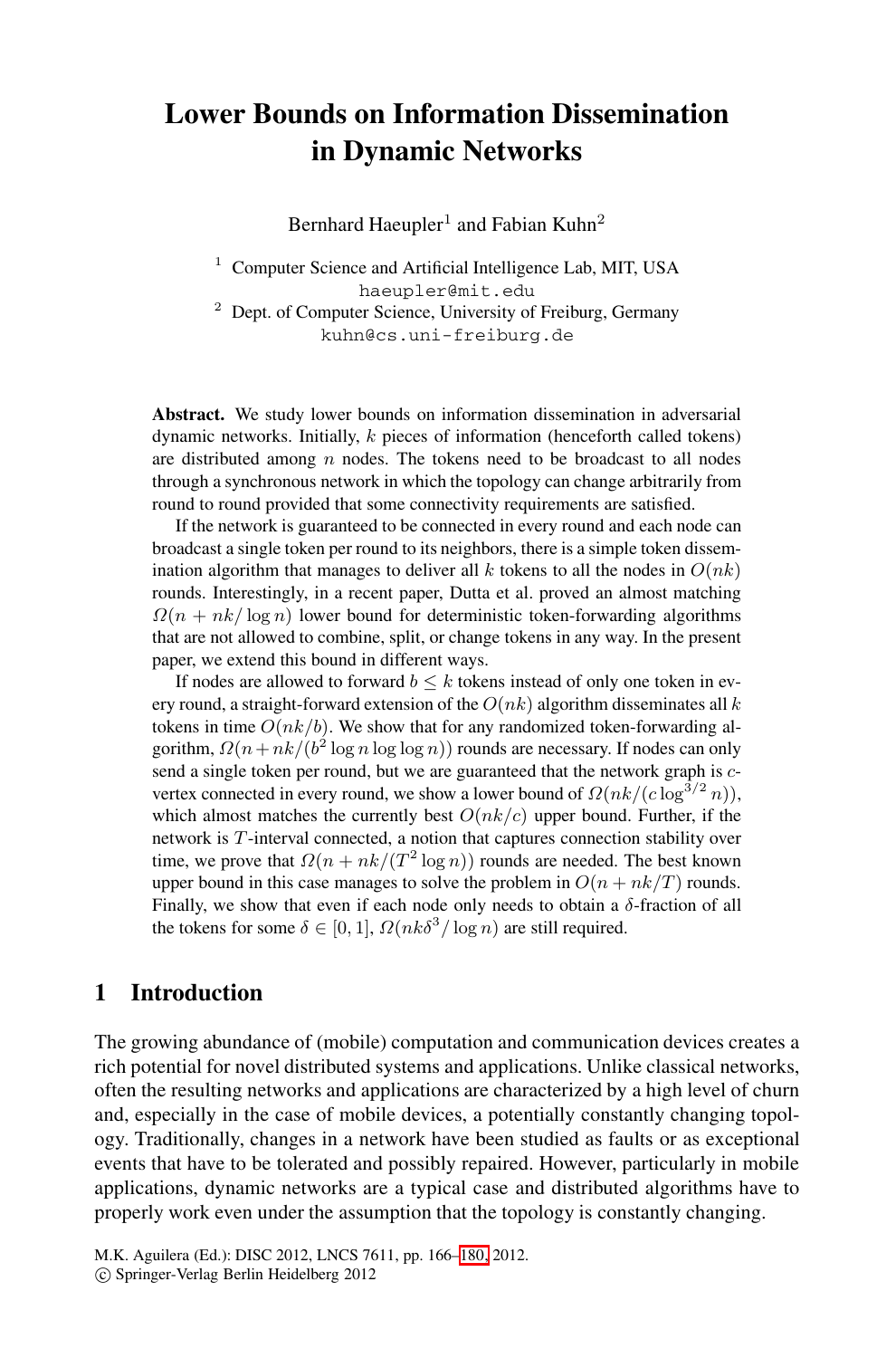Consequently, in the last few years, there has been an increasing interest in distributed algorithms that run in dynamic systems. Specifically, a number of recent papers investigate the complexity of solving fundamental distributed computations and information dissemination tasks in dynamic networks, e.g., [\[2](#page-14-1)[–5](#page-14-2), [8](#page-14-3), [9,](#page-14-4) [19](#page-14-5), [11](#page-14-6), [16](#page-14-7)[–18\]](#page-14-8). Particularly important in the context of this paper is the synchronous, adversarial dynamic network model defined in [\[16](#page-14-7)]. While the network consists of a fixed set of participants  $V$ , the topology can change arbitrarily from round to round, subject to the restriction that the network of each round needs to be connected or satisfy some stronger connectivity requirement.

We study lower bounds on the problem of disseminating a bunch of tokens (messages) to all the nodes in a dynamic network as defined in  $[16]$ .<sup>[1](#page-1-0)</sup> Initially k tokens are placed at some nodes in the network. Time is divided into synchronous rounds, the network graph of every round is connected, and in every round, each node can broadcast one token to all its neighbors. If in addition, all nodes know the size of the network  $n$ , we can use the following basic protocol to broadcast all  $k$  tokens to all the nodes. The tokens are broadcast one after the other such that for each token during  $n - 1$  rounds, every node that knows about the token forwards it. Because in each round, there has to be an edge between the nodes knowing the token and the nodes not knowing it, at least one new node receives the token in every round and thus, after  $n - 1$  rounds, all nodes know the token. Assuming that only one token can be broadcast in a single message, the algorithm requires  $k(n - 1)$  rounds to disseminate all k tokens to all the nodes.

Even though the described approach seems almost trivial, as long as we do not consider protocols based on network coding,  $O(nk)$  is the best upper bound known.<sup>[2](#page-1-1)</sup> In [\[16\]](#page-14-7), a *token-forwarding algorithm* is defined as an algorithm that needs to forward tokens as they are and is not allowed to combine or change tokens in any way. Note that the algorithm above is a token-forwarding algorithm. In a recent paper, Dutta et al. show that for deterministic token-forwarding algorithms, the described simple strategy indeed cannot be significantly improved by showing a lower bound of  $\Omega(nk/\log n)$ rounds [\[9\]](#page-14-4). Their lower bound is based on the following observation. Assume that initially, every node receives every token for free with probability 1/2 (independently for all nodes and tokens). Now, with high probability, whatever tokens the nodes decide to broadcast in the next round, the adversary can always find a graph in which new tokens are learned across at most  $O(\log n)$  edges. Hence, in each round, at most  $O(\log n)$  tokens are learned. Because also after randomly assigning tokens with probability 1/2, overall still roughly  $nk/2$  tokens are missing, the lower bound follows. We extend the lower bound from [\[9\]](#page-14-4) in various natural directions. Specifically, we make the contributions listed in the following. All our lower bounds hold for deterministic algorithms and for randomized algorithms assuming a strongly adaptive adversary (cf. Section [3\)](#page-4-0). Our results are also summarized in Table [1](#page-3-0) which is discussed in Section [2.](#page-2-0)

<span id="page-1-1"></span><span id="page-1-0"></span>**Multiple Tokens Per Round:** Assume that instead of forwarding a single token per round, each node is allowed to forward up to  $1 < b \le k$  tokens in each round. In

<sup>&</sup>lt;sup>1</sup> To be in line with [\[16\]](#page-14-7) and other previous work, we refer to the information pieces to be disseminated in the network as tokens.

 $2$  In fact, if tokens and thus also messages are restricted to a polylogarithmic number of bits, even network coding does not seem to yield more than a polylog. improvement [\[10,](#page-14-9) [11](#page-14-6)].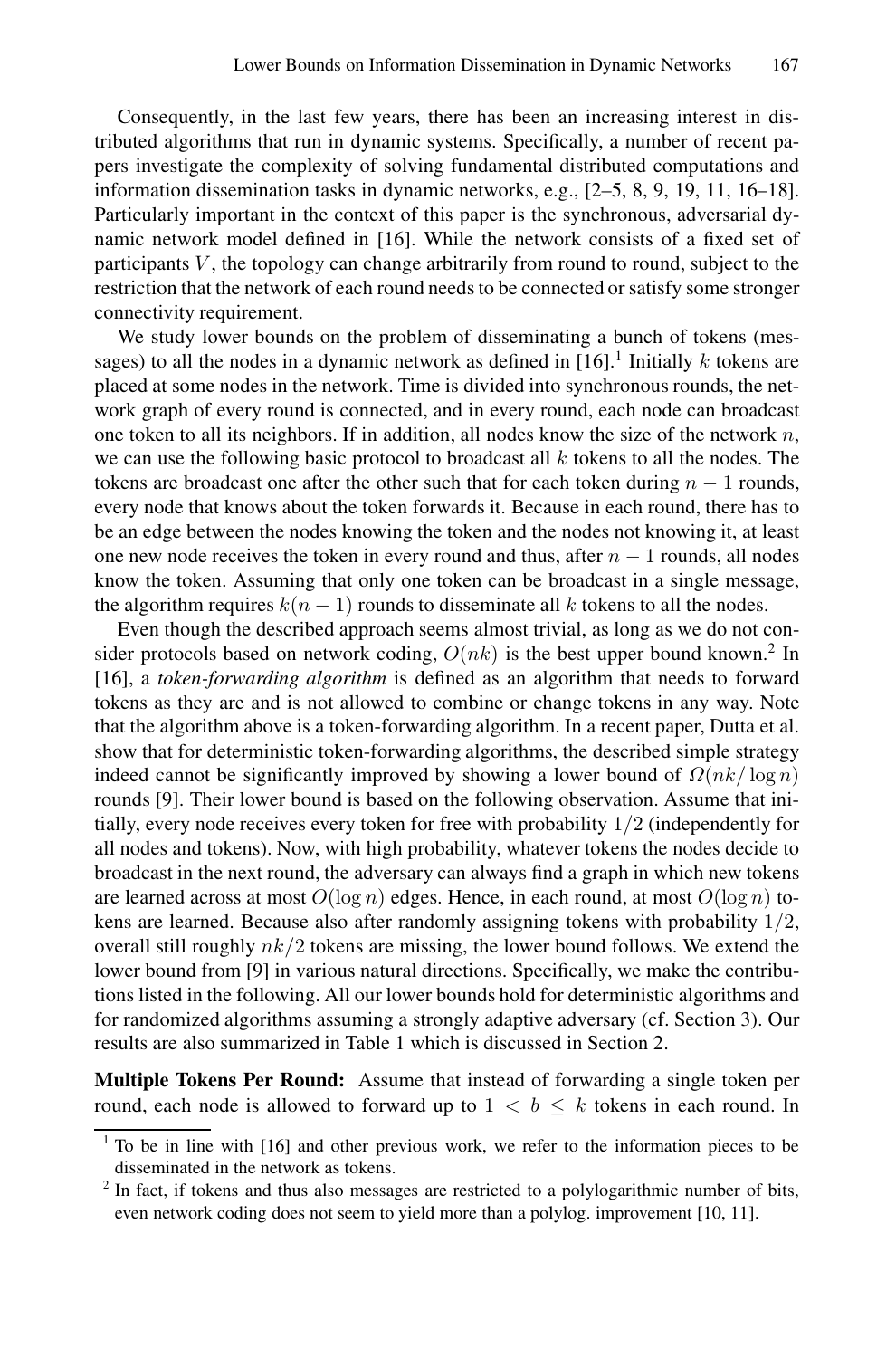the simple token-forwarding algorithm that we described above, we can then forward a block of b tokens to every node in  $n-1$  rounds and we therefore get an  $O(\frac{nk}{b})$  round upper bound. We show that every (randomized) token-forwarding algorithm needs at a least  $\Omega\left(n + \frac{nk}{b^2 \log n \log \log n}\right)$  rounds.

**Interval Connectivity:** It is natural to assume that a dynamic network cannot change arbitrarily from round to round and that some paths remain stable for a while. This is formally captured by the notion of interval connectivity as defined in [\[16\]](#page-14-7). A network is called T-interval connected for an integer parameter  $T > 1$  if for any T consecutive rounds, there is a stable connected subgraph. It is shown in [\[16](#page-14-7)] that in a T-interval connected dynamic network, k-token dissemination can be solved in  $O(n + \frac{nk}{T})$  rounds. In this paper, we show that every (randomized) token-forwarding algorithm needs at least  $\Omega\left(n + \frac{nk}{T^2 \log n}\right)$  rounds.

**Vertex Connectivity:** If instead of merely requiring that the network is connected in every round, we assume that the network is *c*-vertex connected in every round for some  $c > 1$ , we can also obtain a speed-up. Because in a c-vertex connected graph, every vertex cut has size at least  $c$ , if in a round all nodes that know a token  $t$  broadcast it, at least c new nodes are reached. The basic token-forwarding algorithm thus leads to an  $O(\frac{nk}{c})$  upper bound. We prove this upper bound tight up to a small factor by showing an  $\Omega\left(\frac{nk}{c\log^{3/2}n}\right)$  lower bound.

<span id="page-2-0"></span>δ**-Partial Token Dissemination:** Finally we consider the basic model, but relax the requirement on the problem by requiring that every node needs to obtain only a  $\delta$ fraction of all the k tokens for some parameter  $\delta \in [0,1]$ . We show that even then, at least  $\Omega\left(\frac{nk\delta^3}{\log n}\right)$  rounds are needed. This also has implications for algorithms that use forward error correcting codes (FEC) to forward coded packets instead of tokens. We show that such algorithms still need at least  $\Omega(n + k(\frac{n}{\log n})^{1/3})$  rounds until every node has received enough coded packets to decode all  $k$  tokens. Due to lack of space, the discussion of partial token dissemination, as well as some of the easier proofs for the other cases are deferred to the full version of the paper.

# **2 Related Work**

As stated in the introduction, we use the network model introduced in [\[16\]](#page-14-7). That paper studies the complexity of computing basic functions such as counting the number of nodes in the network, as well as the cost the token dissemination problem that we investigate in the present paper. Previously, some basic results of the same kind were also obtained in [\[19\]](#page-14-5) for a similar network model.

The token dissemination problem as studied here is first considered in [\[16\]](#page-14-7) in a dynamic network setting. The paper gives a variant of the distributed  $O(nk)$  tokenforwarding algorithm for the case when the number of nodes  $n$  is not known. It is also shown that  $T$ -interval connectivity and always  $c$ -vertex connectivity are interesting parameters that speed up the solution by factors of  $\Theta(T)$  and  $\Theta(c)$ , respectively. In addition, [\[16\]](#page-14-7) gives a first  $\Omega(n \log k)$  lower bound for token-forwarding algorithms in the centralized setting we study in the present paper. That lower bound is substantially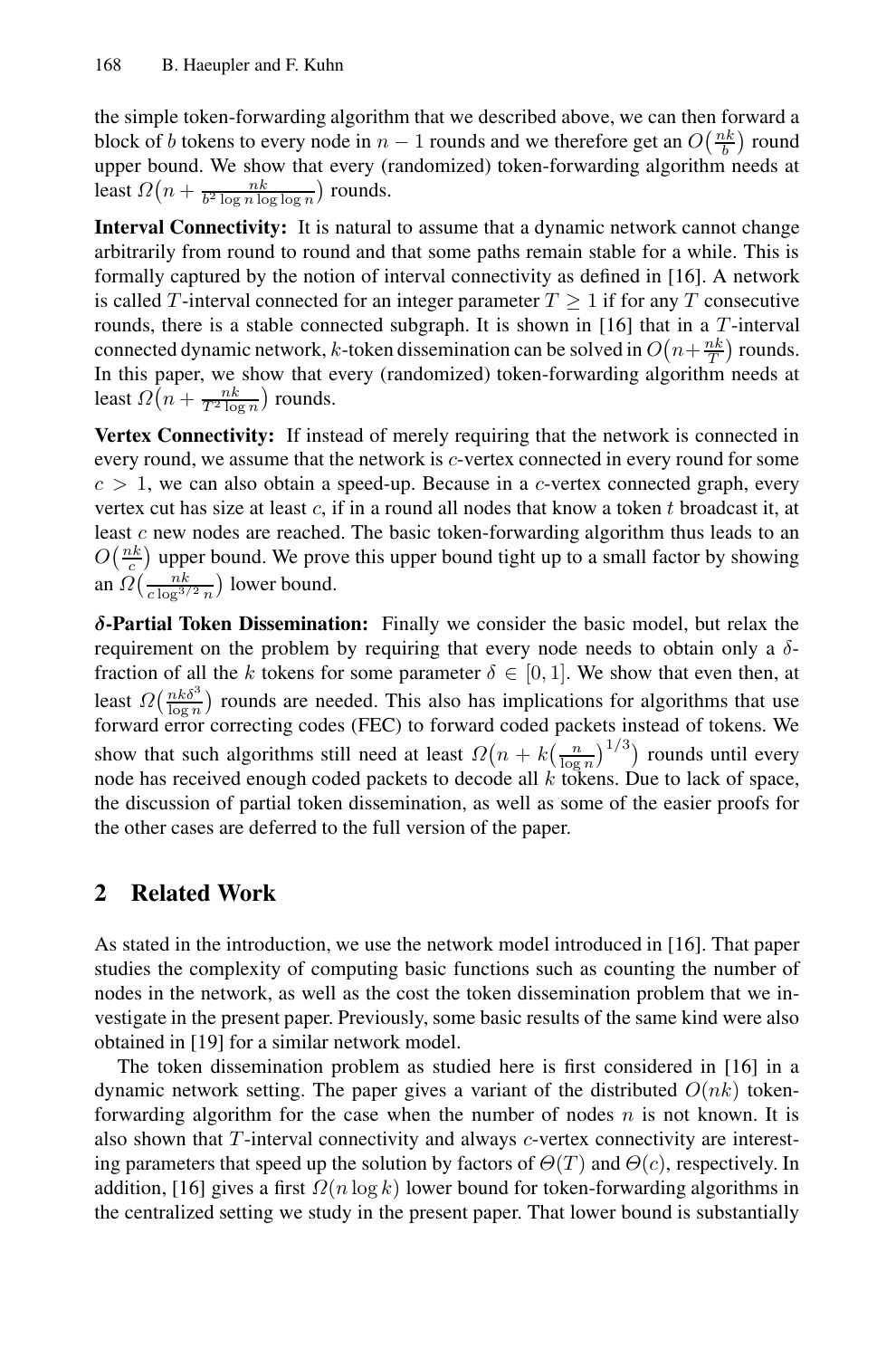<span id="page-3-0"></span>**Table 1.** Upper and lower bounds for token forwarding (TF) algorithms and network coding (NC) based solutions (bounds in bold are proven in this paper). All TF algorithms are distributed and deterministic while all lower bounds are for centralized randomized algorithms and a strongly adaptive adversary. The NC algorithms work either in the distributed setting against a (standard) adaptive adversary (1) or in the centralized setting against a strongly adaptive adversary (2).

|                                                     | TF Alg. [16]           | NC Alg. [10-12]                                                         | TF Lower Bound                                                      |
|-----------------------------------------------------|------------------------|-------------------------------------------------------------------------|---------------------------------------------------------------------|
| always connected                                    | nk                     | $O(\frac{nk}{\log n})$<br>(1)<br>$O(n+k)$<br>(2)                        | $\Omega(n \log k)$<br>[16]<br>$\Omega(\frac{nk}{\log n})$<br>$[9]$  |
| $T$ -interval conn. <sup>+</sup><br>$T$ -stability* | $\frac{nk}{T}$ $(+,*)$ | $\approx O(n+\frac{nk}{T^2})$<br>$(1,*)$<br>$O(n+k)$<br>(2)             | $\Omega(\frac{nk}{T^2 \log n})$ (+)                                 |
| always $c$ -connected                               | $\frac{nk}{c}$         | $O(\frac{nk}{c \log n})$<br>(1)<br>$O(\frac{n+k}{c})$<br>(2)            | $\Omega(\frac{nk}{c\log^{3/2}n})$<br>$\Omega(\frac{nk}{c^2\log n})$ |
| b-token packets                                     | $\frac{nk}{b}$         | $\approx O(\frac{n k}{b^2 \log n})$<br>(1)<br>$O(n+\frac{k}{b})$<br>(2) | $\Omega(\frac{nk}{b^2\log n\log\log n})$                            |
| $\delta$ -partial token diss.                       | $\delta nk$            | $O(\frac{\delta n k}{\log n})$<br>(1)<br>$O(n + \delta k)$<br>(2)       | $\Omega(\frac{\delta^3 n k}{\log n})$                               |

improved in [\[9](#page-14-4)], where an almost tight  $\Omega(nk/\log n)$  lower bound is proven. As the lower bound from [\[9\]](#page-14-4) is the basis of our results, we discuss it in detail in Section [4.1.](#page-5-0)

The fastest known algorithms for token dissemination in dynamic networks are based on random linear network coding. There, tokens are understood as elements (or vectors) of a finite field and in every round, every node broadcasts a random linear combination of the information it possesses. In a centralized setting, the overhead for transmitting the coefficients of the linear combination can be neglected. For this case, it is shown in  $[10]$  that in always connected dynamic networks,  $k$  tokens can be disseminated in optimal  $O(n+k)$  time. If messages are large enough to store b tokens, this bound improves to again optimal  $O(n + k/b)$  time. It is also possible to extend these results to always c-connected networks and to the partial token dissemination problem. Note that one possible solution for  $\delta$ -partial token dissemination is to solve regular token dissemination for only  $\delta k$  tokens. If the overhead for coefficients is not neglected, the best known upper bounds are given in [\[11\]](#page-14-6). The best bounds for tokens of size  $O(\log n)$ , as well as the upper and lower bounds for the other scenarios are listed in Table [1.](#page-3-0) The given bound for always c-vertex connected networks is not proven in [\[11\]](#page-14-6), it can however be obtained with similar techniques. Note also that instead of  $T$ -interval connectivity, [\[11\]](#page-14-6) considers a somewhat stronger assumption called  $T$ -stability. In a  $T$ -stable network, the network remains fixed for intervals of length T .

Apart from token dissemination and basic aggregation tasks, other problems have been considered in the same or similar adversarial dynamic network models. In [\[17\]](#page-14-11), the problem of coordinating actions in time is studied for always connected dynamic networks. In a recent paper, bounds on what can be achieved if the network is not always connected are discussed in [\[8](#page-14-3)]. For a model where nodes know their neighbors before communicating, [\[2\]](#page-14-1) studies the time to do a random walk if the network can change adversarially. Further, the problem of gradient clock synchronization has been studied for an asynchronous variant of the model [\[14](#page-14-12)]. In addition, a number of papers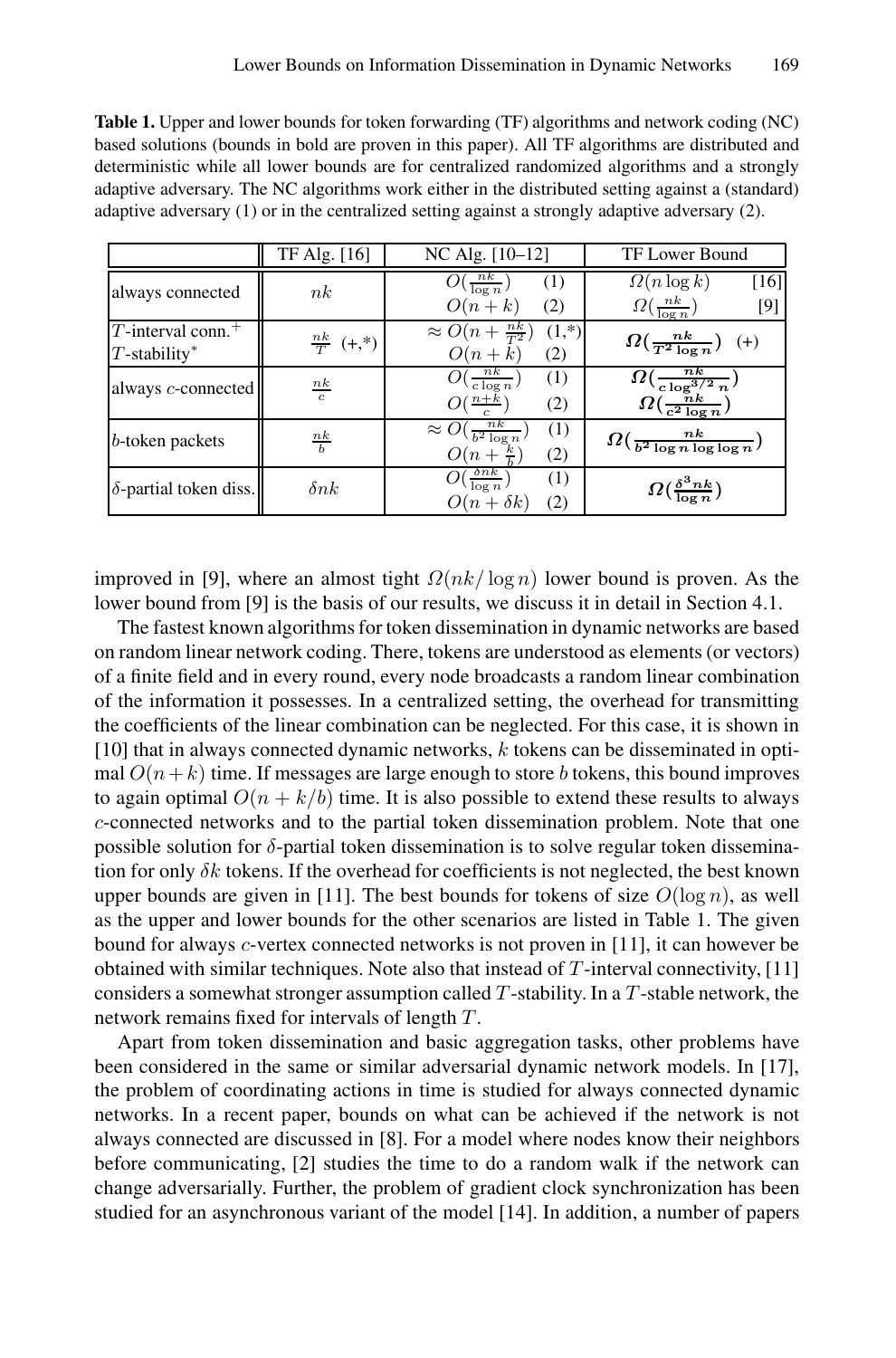<span id="page-4-0"></span>investigate a radio network variant of essentially the dynamic network model studied here [\[1,](#page-13-0) [5,](#page-14-2) [15](#page-14-13)]. Another line of research looks at random dynamic networks that result from some Markov process, e.g., [\[3,](#page-14-14) [6,](#page-14-15) [7](#page-14-16)]. Mostly these papers analyze the time required to broadcast a single message in the network. For a more thorough discussion of related work, we refer to a recent survey [\[18](#page-14-8)].

# **3 Model and Problem Definition**

In this section we introduce the dynamic network model and the token dissemination problem.

**Dynamic Networks:** We follow the dynamic network model of [\[16](#page-14-7)]: A dynamic network consists of a fixed set V of n nodes and a dynamic edge set  $E : \mathbb{N} \to$  $2^{\{\{u,v\}|u,v\in V\}}$ . Time is divided into synchronous rounds so that the network graph of round  $r \geq 1$  is  $G(r)=(V,E(r))$ . We use the common assumption that round r starts at time  $r - 1$  and it ends at time r. In each round r, every node  $v \in V$  can send a message to all its neighbors in  $G(r)$ . Note that we assume that v has to send the same message to all neighbors, i.e., communication is by local broadcast. Also, we assume that at the beginning of a round  $r$ , when the messages are chosen, nodes are not aware of their neighborhood in  $G(r)$ . We typically assume that the message size is bounded by the size of a fixed number of tokens.

We say that a dynamic network  $G = (V, E)$  is *always c-vertex connected* iff  $G(r)$  is c-vertex connected for every round  $r$ . If a network  $G$  is always 1-vertex connected, we also say that G is *always connected*. Further, we use the definition for interval connectivity from [\[16\]](#page-14-7). A dynamic network is T -interval connected for an integer parameter  $T \geq 1$  iff the graph  $(V, \bigcap_{r'=r}^{r+T-1} E(r'))$  is connected for every  $r \geq 1$ . Hence, a graph is  $T$ -interval connected iff there is a stable connected subgraph for every  $T$  consecutive rounds. Note we do not assume that nodes know the stable subgraph. Also note that a dynamic graph is 1-interval connected iff it is always connected.

For our lower bound, we assume randomized algorithms and a *strongly adaptive adversary* which can decide on the network  $G(r)$  of round r based on the complete history of the network up to time  $r - 1$  as well as on the messages the nodes send in round r. Note that the adversary is stronger than the more typical *adaptive adversary* where the graph  $G(r)$  of round r is independent of the random choices that the nodes make in round r.

**The Token Dissemination Problem:** We prove lower bounds on the following *token dissemination problem*. There are k tokens initially distributed among the nodes in the network (for simplicity, we assume that  $k$  is at most polynomial in n). We consider *token-forwarding algorithms* as defined in [\[16](#page-14-7)]. In each round, every node is allowed to broadcast  $b \ge 1$  of the tokens it knows to all neighbors. Except for Section [4.2,](#page-6-0) we assume that  $b = 1$ . No other information about tokens can be sent, so that a node u knows exactly the tokens  $u$  kept initially and the tokens that were included in some message u received. In addition, we also consider the δ*-partial token dissemination* problem. Again, there are k tokens that are initially distributed among the nodes in the network. But here, the requirement is weaker and we only demand that in the end, every node knows a δ-fraction of the k tokens for some  $\delta \in (0, 1]$ .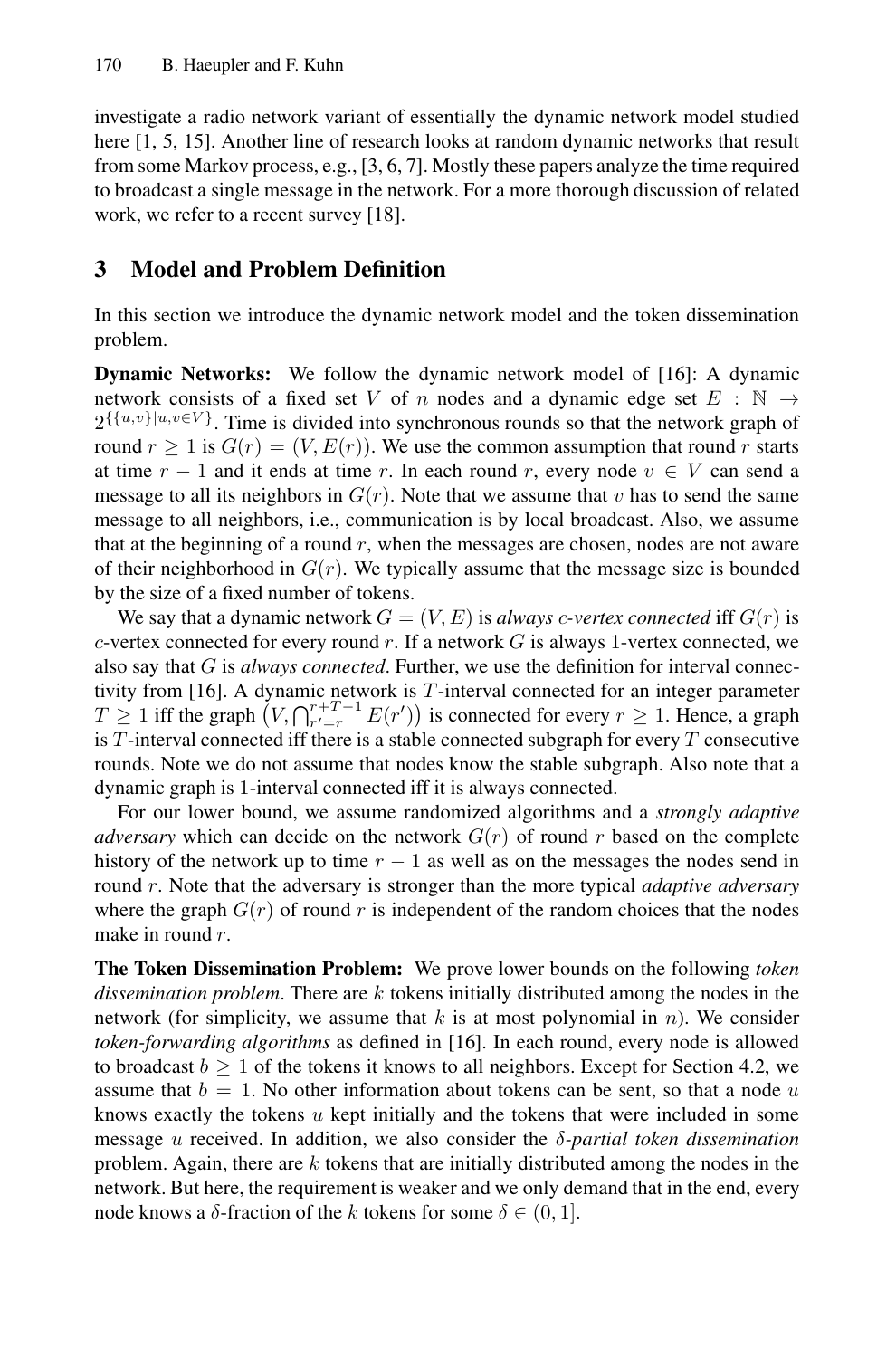<span id="page-5-0"></span>We prove our lower bounds for centralized algorithms where a central scheduler can determine the messages sent by each node in a round  $r$  based on the initial state of all the nodes before round  $r$ . Note that lower bounds obtained for such centralized algorithms are stronger than lower bounds for distributed protocols where the message broadcast by a node u in round r only depends on the initial state of u before round r.

### **4 Lower Bounds**

#### **4.1 General Technique and Basic Lower Bound Proof**

We start our description of the lower bound by outlining the basic techniques and by giving a slightly polished version of the lower bound proof by Dutta et al. [\[9\]](#page-14-4). For the discussion here, we assume that in each round, each node is allowed to broadcast a single token, i.e.,  $b = 1$ .

In the following, we make the standard assumption that round r lasts from time  $r-1$ to time r. For each node, we maintain two sets of tokens. For a time  $t \geq 0$  and a node u, let  $K_u(t)$  be the set of tokens known by node u at time t. In addition the adversary determines a token set  $K'_u(t)$  for every node, where  $K'_u(t) \subseteq K'_u(t+1)$  for all  $t \ge 0$ . The sets  $K'_u(t)$  are constructed such that under the assumption that each node u knows the tokens  $K_u(t) \cup K'_u(t)$  at time t, in round  $t + 1$ , overall the nodes cannot learn many new tokens. Specifically, we define a potential function  $\Phi(t)$  as follows:

$$
\Phi(t) := \sum_{u \in V} |K_u(t) \cup K'_u(t)|. \tag{1}
$$

Note that for the token dissemination problem to be completed at time  $T$  it is necessary that  $\Phi(T) = nk$ . Assume that at the beginning, the nodes know at most  $k/2$  tokens on average, i.e.,  $\sum_{u \in V} |K_u(0)| \leq nk/2$ . For always connected dynamic graphs, we will show that there exists a way to choose the K'-sets such that  $\sum_{u \in V} |K'_u(0)| < 0.3nk$ and that for every choice of the algorithm, a simple greedy adversary can ensure that the potential grows by at most  $O(\log n)$  per round. We then have  $\Phi(0) \leq 0.8nk$  and since the potential needs to grow to nk, we get an  $\frac{0.2nk}{O(\log n)}$  lower bound.

In each round  $r$ , for each node  $u$ , an algorithm can decide on a token to send. We denote the token sent by node u in round r by  $i_u(r)$  and we call the collection of pairs  $(u, i_u(r))$  for nodes  $u \in V$ , the token assignment of round r. Note that because a node can only broadcast a token it knows,  $i_u(r) \in K_u(r-1)$  needs to hold. However, for most of the analysis, we do not make use of this fact and just consider all the  $k$  possible pairs  $(u, i_u(r))$  for a node u.

If the graph  $G(r)$  of round r contains the edge  $\{u, v\}$ , u or v learns a new token if  $i_v(r) \notin K_u(r-1)$  or if  $i_u(r) \notin K_v(r-1)$ . Moreover, the edge  $\{u, v\}$  contributes to an increase of the potential function  $\Phi$  in round  $r$  if  $i_v(r) \notin K_u(r-1) \cup K'_u(r-1)$  or if  $i_u(r) \notin K_v(r-1) \cup K'_v(r-1)$ . We call an edge  $e = \{u, v\}$  *free* in round r iff the edge does not contribute to the potential difference  $\Phi(r) - \Phi(r-1)$ . In particular, this implies that an edge is free if

<span id="page-5-1"></span>
$$
(i_u(r) \in K'_v(r-1) \land i_v(r) \in K'_u(r-1)) \lor (i_u(r) = i_v(r)).
$$
 (2)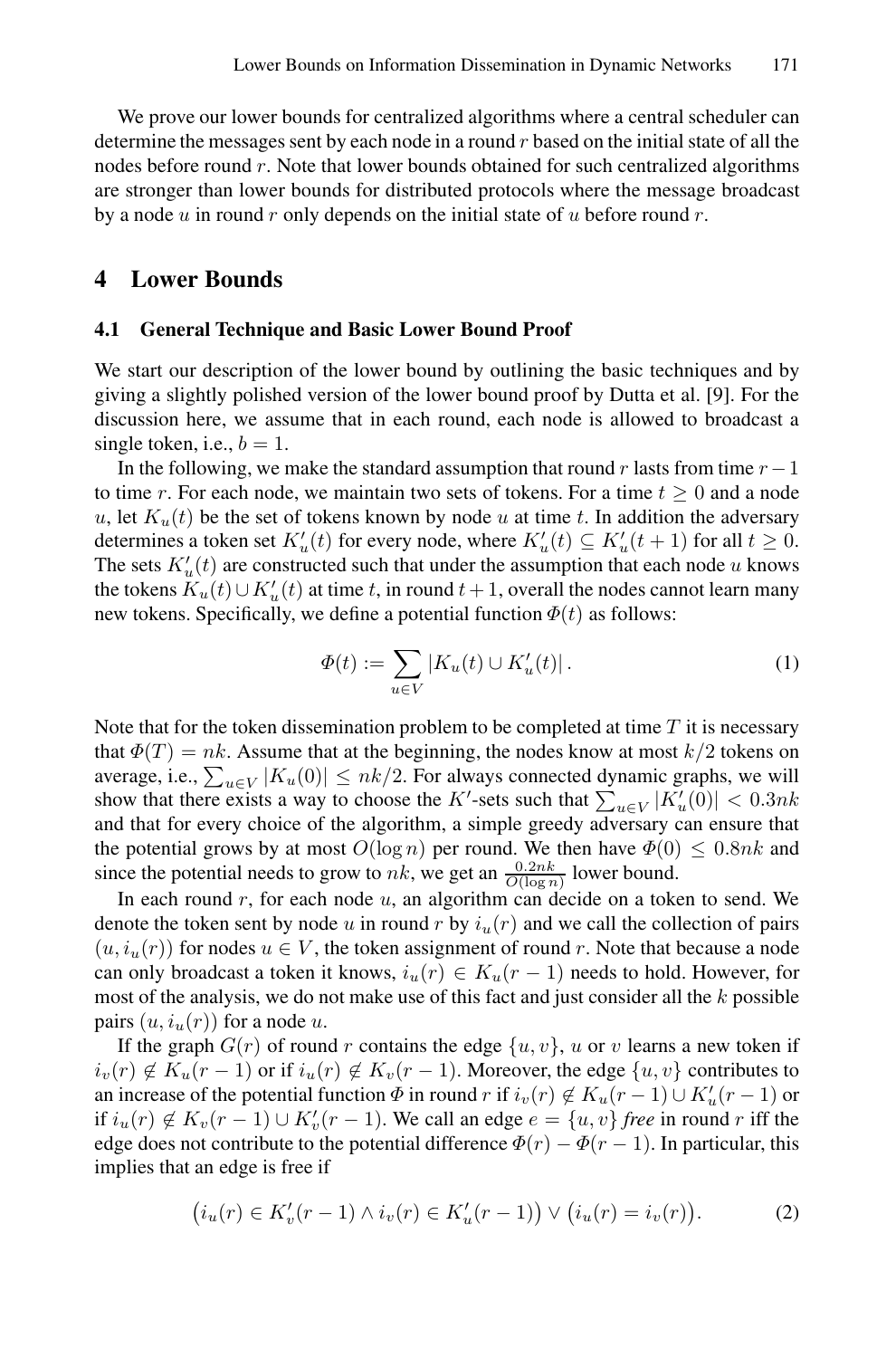<span id="page-6-1"></span>To construct the  $K'$ -sets we use the probabilistic method. More specifically, for every token *i* and all nodes u, we independently put  $i \in K'_u(0)$  with probability  $p = 1/4$ . The following lemma shows that then only a small number of non-free edges are required in every graph  $G(r)$ .

**Lemma 1 (adapted from [\[9\]](#page-14-4)).** *If each set* K′ <sup>u</sup>(0) *contains each token* i *independently with probability*  $p = 1/4$ *, for every round r and every token assignment*  $\{(u, i_u(r))\}$ *, the graph* F(r) *induced by all free edges in round* r *has at most* O(log n) *components with probability at least* 3/4*.*

*Proof.* Assume that the graph  $F(r)$  has at least s components for some  $s \geq 1$ .  $F(r)$ then needs to have an independent set of size s, i.e., there needs to be a set  $S \subseteq V$  of size  $|S| \geq s$  such that for all  $u, v \in S$ , the edge  $\{u, v\}$  is not free in round r. Using [\(2\)](#page-5-1) and the fact that  $K'_u(0) \subseteq K'_u(t)$  for all u and  $t \ge 0$ , an edge  $\{u, v\}$  is free in round r if  $i_u(r) \in K'_v(0)$  and  $i_v(r) \in K'_u(0)$  or if  $i_u(r) = i_v(r)$ .

<span id="page-6-2"></span>To argue that s is always small we use a union bound over all  $\binom{n}{s} < n^s$  ways to choose a set of s nodes and all at most  $k<sup>s</sup>$  ways to choose the tokens to be sent out by these nodes. Note that since two nodes sending out the same token induce a free edge, all tokens sent out by nodes in  $S$  have to be distinct. Furthermore, for any pair of nodes  $u, v \in S$  there is a probability of exactly  $p^2$  for the edge  $\{u, v\}$  to be free and this probability is independent for any pair  $u', v'$  with  $\{u', v'\} \neq \{u, v\}$  because nodes in S send distinct tokens. The probability that all  $\binom{s}{2} > s^2/4$  node pairs of S are non-free is thus exactly  $(1-p^2)^{{s \choose 2}} < e^{-p^2 s^2/4}$ . If  $s = 12p^{-2} \ln nk > 4p^{-2}(\ln nk + 2)$ (assuming ln(nk) > 1), the union bound  $(nk)^s e^{-p^2 s^2/4}$  is less than 1/4 as desired. This shows that there is a way to choose the sets  $K'_u(0)$  such that the greedy adversary always chooses a topology in which the graph  $F(r)$  induced by all free edges has at most  $2s \leq 24p^{-2} \ln nk = O(\log n)$  components. □

<span id="page-6-0"></span>Based on Lemma [1,](#page-6-1) the lower bound from [\[9\]](#page-14-4) now follows almost immediately.

**Theorem 1.** *In an always connected dynamic network with* k *tokens in which nodes initially know at most* k/2 *tokens on average, any centralized token-forwarding algorithm* takes at least  $\varOmega\big(\frac{nk}{\log n}\big)$  rounds to disseminate all tokens to all nodes.

## **4.2 Sending Multiple Tokens Per Round**

In this section we show that it is possible to extend the lower bound to the case where nodes can send out  $b > 1$  tokens in each round. Note that it is a priori not clear that this can be done as for instance the related  $\Omega(n \log k)$  lower bound of [\[16\]](#page-14-7) breaks down completely if nodes are allowed to send two instead of one tokens in each round.

In order to prove a lower bound for  $b > 1$ , we generalize the notion of free edges. Let us first consider a token assignment for the case  $b > 1$ . Instead of sending a single token  $i_u(r)$ , each node u now broadcasts a set  $I_u(r)$  of at most b tokens in every round r. Analogously to before, we call the collection of pairs  $(u, I_u(r))$  for  $u \in V$ , the token assignment of round  $r$ . We define the weight of an edge in round  $r$  as the amount the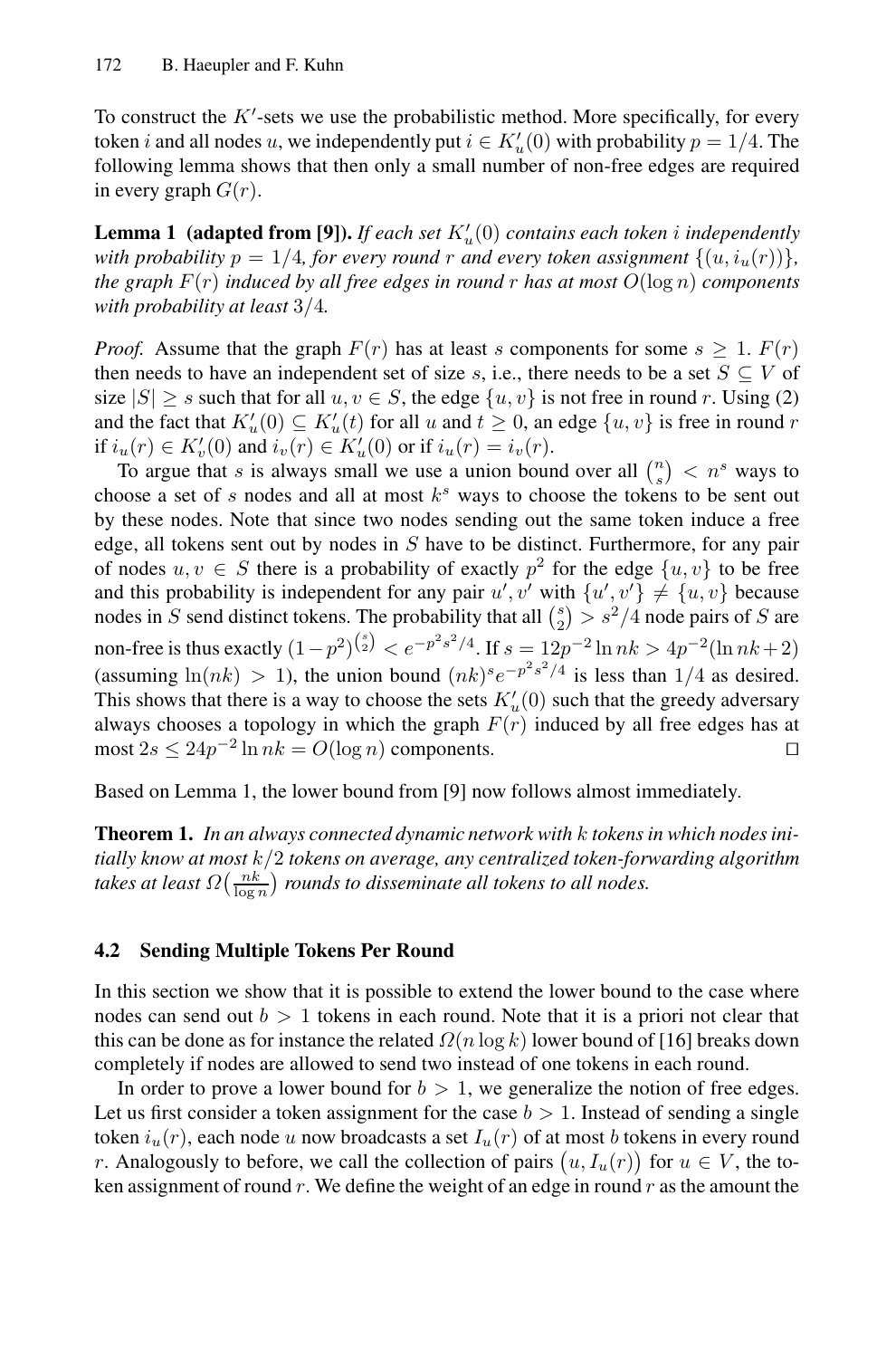edge contributes to the potential function growth in round r. Hence, the weight  $w(e)$  of an edge  $e = \{u, v\}$  is defined as

$$
w(e) := |I_v(r) \setminus (K_u(r-1) \cup K'_u(r-1))| + |I_u(r) \setminus (K_v(r-1) \cup K'_v(r-1))|.
$$
 (3)

<span id="page-7-0"></span>As before, we call an edge e with weight  $w(e)=0$  free. Given the edge weights and the potential function as in Section [4.1,](#page-5-0) a simple possible strategy of the adversary works as follows. In each round, the adversary connects the nodes using an MST w.r.t. the weights  $w(e)$  for all  $e \in {V \choose 2}$ . The total increase of the potential function is then upper bounded by the weight of the MST.

For the MST to contain  $\ell$  or more edges of weight at least w, there needs to be set S of  $\ell + 1$  nodes such that the weight of every edge  $\{u, v\}$  for  $u, v \in S$  is at least  $w$ . The following lemma bounds the probability for this to happen, assuming that the K'-sets are chosen randomly such that every token i is contained in every set  $K'_u(0)$ with probability  $p = 1 - \varepsilon/(4eb)$  for some constant  $\varepsilon > 0$ .

**Lemma 2.** Assume that each set  $K'_u(0)$  contains each token independently with prob*ability*  $1 - \varepsilon/(4eb)$ *. Then, for every token assignment*  $(u, I_u(r))$ *, there exists a set* S *of size*  $\ell + 1$  *such that all edges connecting nodes in* S *have weight at least* w *with probability at most*

$$
\exp\left((\ell+1)\cdot\left(\ln n + b\ln k + \ell + 1 - \frac{\ell w}{12}\ln\left(\frac{w}{\varepsilon}\right)\right)\right).
$$

*Proof.* Consider an arbitrary (but fixed) set of nodes  $v_0, \ldots, v_\ell$  and a set of token sets  $T_0, \ldots, T_\ell$  (we assume that the token assignment contains the  $\ell + 1$  pairs  $(v_i, T_i)$ ). We define  $\mathcal{E}_i$  to be the event that  $\left| \bigcup_{j \neq i} T_j \setminus K'_{v_i}(0) \right| > \ell w/4$ . Note that whenever  $|K_{v_i} \cup K'_{v_i}|$  grows by more than  $\ell w/4$ , the event  $\mathcal{E}_i$  definitely happens. In order to have  $|T_j \setminus K'_{v_i}(0)| + |T_i \setminus K'_{v_j}(0)| \geq w$  for each  $i \neq j$ , at least  $(\ell + 1)/3$  of the events  $\mathcal{E}_i$ need to occur. Hence, for all edges  $\{v_i, v_j\}, i, j \in \{0, \ldots, \ell\}$ , to have weight at least w, at least  $(\ell + 1)/3$  of the events  $\mathcal{E}_i$  have to happen. As the event  $\mathcal{E}_i$  only depends on the randomness used to determine  $K'_{v_i}(0)$ , events  $\mathcal{E}_i$  for different i are independent. The number of events  $\mathcal{E}_i$  that occur is thus dominated by a binomial random variable  $\text{Bin}(\ell+1, \max_i \mathbb{P}[\mathcal{E}_i])$  variable with parameters  $\ell+1$  and  $\max_i \mathbb{P}[\mathcal{E}_i]$ . The probability  $\mathbb{P}[\mathcal{E}_i]$  for each i can be bounded as follows:

$$
\mathbb{P}[\mathcal{E}_i] \le \binom{\ell b}{\ell w/4} \cdot \left(\frac{\varepsilon}{4eb}\right)^{\ell w/4} \le \left(\frac{4e\ell b}{\ell w}\right)^{\ell w/4} \cdot \left(\frac{\varepsilon}{4eb}\right)^{\ell w/4} = \left(\frac{\varepsilon}{w}\right)^{\ell w/4}
$$

.

.

Let X be the number of events  $\mathcal{E}_i$  that occur. We have

$$
\mathbb{P}\left[X \ge \frac{\ell+1}{3}\right] \le \binom{\ell+1}{(\ell+1)/3} \cdot \left(\frac{\varepsilon}{w}\right)^{\frac{\ell w}{4} \cdot \frac{\ell+1}{3}} \le 2^{\ell+1} \cdot \left(\frac{\varepsilon}{w}\right)^{\frac{\ell w}{4} \cdot \frac{\ell+1}{3}}
$$

The number of possible ways to choose  $\ell + 1$  nodes and assign a set of b tokens to each node is

$$
\binom{n}{\ell+1} \cdot \binom{k}{b}^{\ell+1} \le (nk^b)^{\ell+1}.
$$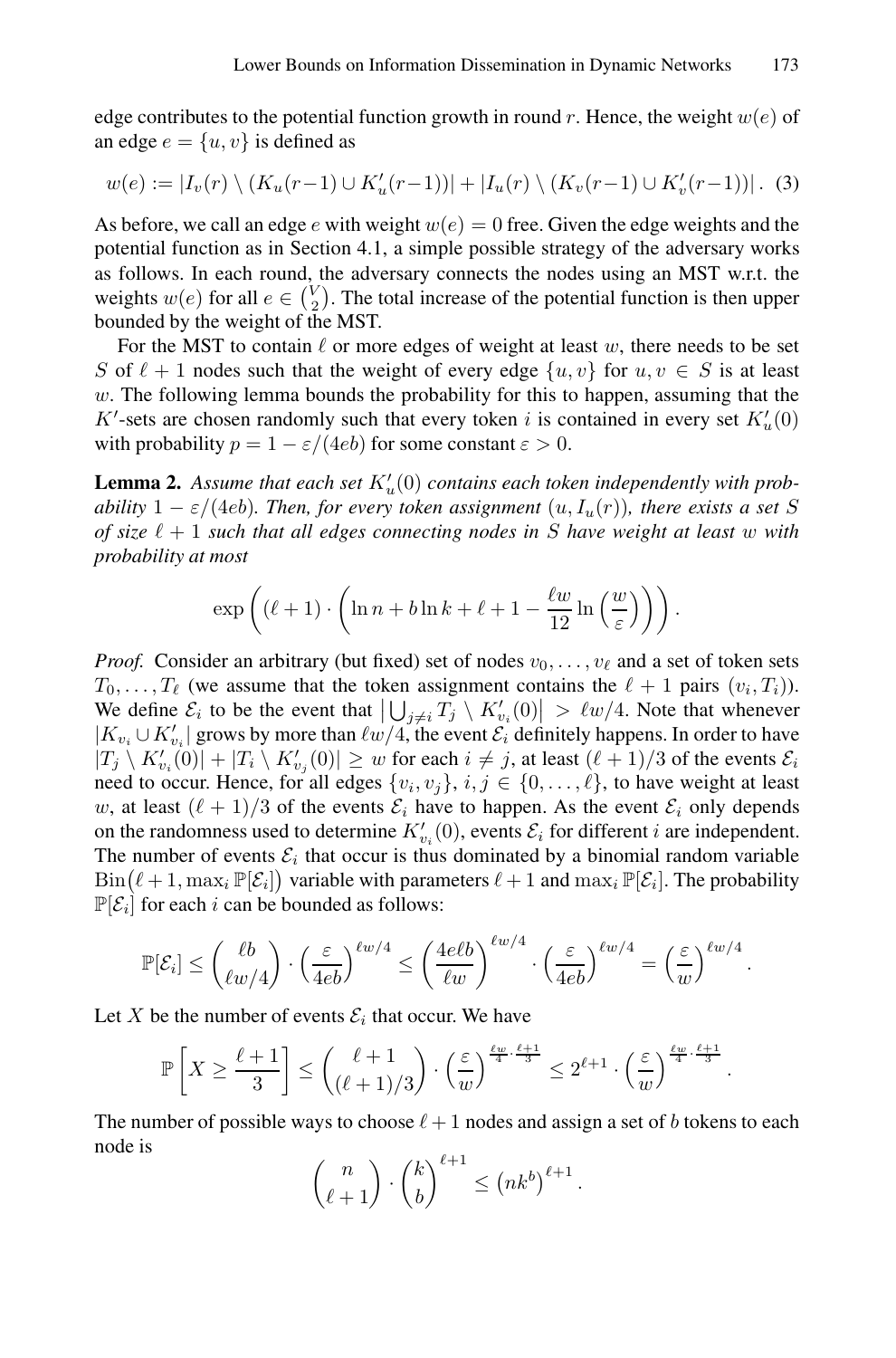The claim of the lemma now follows by applying a union bound over all possible choices  $v_0, \ldots, v_\ell$  and  $T_0, \ldots, T_\ell$ . □

Based on Lemma [2,](#page-7-0) we obtain the following theorem.

**Theorem 2.** *On always connected dynamic networks with* k *tokens in which nodes initially know at most* k/2 *tokens on average, every centralized randomized tokenforwarding algorithm requires at least*

$$
\Omega\left(\frac{nk}{(\log n + b\log k)b\log\log b}\right) \ge \Omega\left(\frac{nk}{b^2\log n\log\log n}\right)
$$

*rounds to disseminate all tokens to all nodes.*

*Proof.* For  $w_i = 2^i$ , let  $\ell_i + 1$  be the size of the largest set  $S_i$ , such that that edge between any two nodes  $u, v \in S_i$  has weight at least  $w_i$ . Hence, in the MST, there are at most  $\ell_i$  edges with weight between  $w_i$  and  $2w_i$ . The amount by which the potential function  $\Phi$  increases in round r can then be upper bounded by

$$
\sum_{i=0}^{\log b} 2w_i \cdot \ell_i = \sum_{i=0}^{\log b} 2^{i+1} \cdot \ell_i.
$$

By Lemma [2](#page-7-0) (and a union bound over the  $log b$  different  $w_i$ ), for a sufficiently small constant  $\varepsilon > 0$ ,

$$
\ell_i = O\left(\frac{\log n + b \log k}{w_i \log w_i}\right) = O\left(\frac{\log n + b \log k}{2^i \cdot i}\right)
$$

with high probability. The number of tokens learned in each round can thus be bounded by

$$
\sum_{i=0}^{\log b} O\left(\frac{\log n + b \log k}{i}\right) = O\left((\log n + b \log k)\log \log b\right).
$$

By a standard Chernoff bound, with high probability, the initial potential is of the order  $1 - \Theta(nk/b)$ . Therefore to disseminate all tokens to all nodes, the potential has to increase by  $\Theta(nk/b)$  and the claim follows. increase by  $\Theta(nk/b)$  and the claim follows.

#### **4.3 Interval Connected Dynamic Networks**

While allowing that the network can change arbitrarily from round to round is a clean and useful theoretical model, from a practical point of view it might make sense to look at dynamic graphs that are a bit more stable. In particular, some connections and paths might remain reliable over some period of time. In [\[16\]](#page-14-7), token dissemination and the other problems considered are studied in the context of  $T$ -interval connected graphs. For  $T$  large enough, sufficiently many paths remain stable for  $T$  rounds so that it is possible to use pipelining along the stable paths to disseminate tokens significantly faster (note that this is possible even though the nodes do not know which edges are stable). In the following, we show that the lower bound described in Section [4.1](#page-5-0) can also be extended to T -interval connected networks.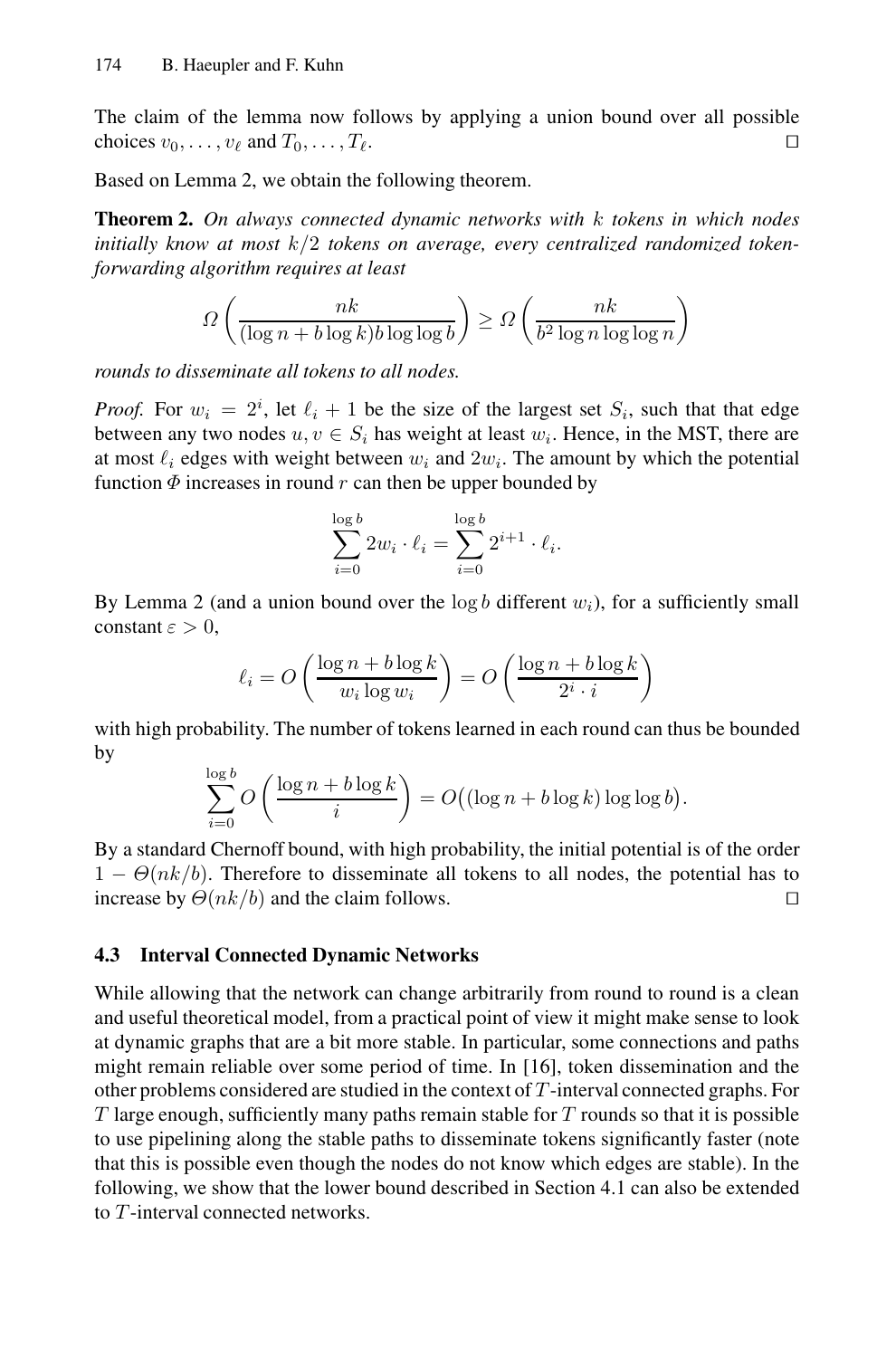**Theorem 3.** *On* T *-interval connected dynamic networks in which nodes initially know at most* k/2 *of* k *tokens on average, every randomized token-forwarding algorithm requires at least*

$$
\Omega\left(\frac{nk}{T(T\log k + \log n)}\right) \ge \Omega\left(\frac{nk}{T^2\log n}\right)
$$

*rounds to disseminate all tokens to all nodes.*

*Proof.* We assume that each of the sets  $K'_u(0)$  independently contains each of the k tokens with probability  $p = 1 - \varepsilon/T$  for a sufficiently small constant  $\varepsilon > 0$ . As before, we let  $i_u(r)$  be the token broadcast by node u in round r and call the set of pairs  $(u, i_u(r))$  the token assignment of round r. In the analysis, we will also make use of token assignments of the form  $\mathcal{T} = \{(u, I_u) : u \in V\}$ , where  $I_u$  is a set of tokens sent by some node u.

Given a token assignment  $\mathcal{T} = \{(u, I_u)\}\$ , as in the previous subsection, an edge  $\{u, v\}$  is free in particular if  $I_u \subseteq K'_v(0) \wedge I_v \subseteq K'_u(0)$ . Let  $E_{\mathcal{T}}$  be the free edges w.r.t. a given token assignment T. Further, we define  $S_{\mathcal{T}} = \{S_{\mathcal{T},1}, \ldots, S_{\mathcal{T}, \ell}\}\$  to be the partition of V induced by the components of the graph  $(V, E_T)$ .

Consider a sequence of 2T consecutive rounds  $r_1, \ldots, r_{2T}$ . For a node  $v_j$  and round  $r_i, i \in [2T]$ , let  $I_{i,j} := \{i_{v_j}(r_1), \ldots, i_{v_j}(r_i)\}$  be the set of tokens transmitted by node  $v_j$  in rounds  $r_1,\ldots,r_i$  and let  $\mathcal{T}_i := \{(v_1,\tilde{I}_{i,1}),\ldots,(v_n,\tilde{I}_{i,n})\}$ . As above, let  $E_{\mathcal{T}_i}$  be the free edges for the token assignment  $\mathcal{T}_i$  and let  $\mathcal{S}_{\mathcal{T}_i}$  be the partition of V induced by the components of the graph  $(V, E_{\mathcal{T}_i})$ . Note that for  $j>i$ ,  $E_{\mathcal{T}_i} \subseteq E_{\mathcal{T}_i}$  and  $S_{\mathcal{T}_i}$  is a sub-division of  $S_{\mathcal{T}_i}$ .

We construct edge sets  $E_1,\ldots,E_{2T}$  as follows. The set  $E_1$  contains  $|\mathcal{S}_{\mathcal{T}_1}| - 1$  edges to connect the components of the graph  $(V, E_{\mathcal{T}_1})$ . For  $i > 1$ , the edge set  $E_i$  is chosen such that  $E_i \subseteq E_{\mathcal{T}_{i-1}}$ ,  $|E_i| = |\mathcal{S}_{\mathcal{T}_i}| - |\mathcal{S}_{\mathcal{T}_{i-1}}|$ , and the graph  $(V, E_{\mathcal{T}_i} \cup E_1 \cup \cdots \cup E_i)$ is connected. Note that such a set  $E_i$  exists by induction on i and because  $S_{\mathcal{T}_i}$  is a sub-division of  $S_{\mathcal{T}_{i-1}}$ .

For convenience, we define  $E_{\{r_1,...,r_i\}} := E_1 \cup \cdots \cup E_i$ . By the above construction, the number of edges in  $E_{\{r_1,...,r_i\}}$  is  $|\mathcal{S}_{\mathcal{T}_i}|-1$ , where  $|\mathcal{S}_{\mathcal{T}_i}|$  is the number of components of the graph  $(V, E_{\mathcal{T}_i})$ . Because in each round, every node transmits only one token, the number of tokens in each  $I_{i,j} \in \mathcal{T}_i$  is at most  $|I_{i,j}| \leq i \leq 2T$ . By Lemma [2,](#page-7-0) if the constant  $\varepsilon$  is chosen small enough, the number of components of  $(V, E_{\mathcal{T}})$  and therefore the size of  $E_{\{r_1,...,r_i\}}$  is upper bounded by  $|\mathcal{S}_{\mathcal{T}}| \leq \log n + T \log k$ , w.h.p.

We construct the dynamic graph as follows. For simplicity, assume that the first round of the execution is round 0. Consider some round r and let  $r_0$  be the largest round number such that  $r_0 \leq r$  and  $r_0 \equiv 0 \pmod{T}$ . The edge set in round i consists of the the free edges in round i, as well as of the sets  $E_{i_0-T,\dots,i}$  and  $E_{i_0,\dots,i}$ . The resulting dynamic graph is T -interval-connected. Furthermore, the number of non-free edges in each round is  $O(\log n + T \log k)$ . Because in each round, at most 2 tokens are learned over each non-free edge, the theorem follows. □

#### **4.4 Vertex Connectivity**

Rather than requiring more connectivity over time, we now consider the case when the network is better connected in every round. If the network is c-vertex connected for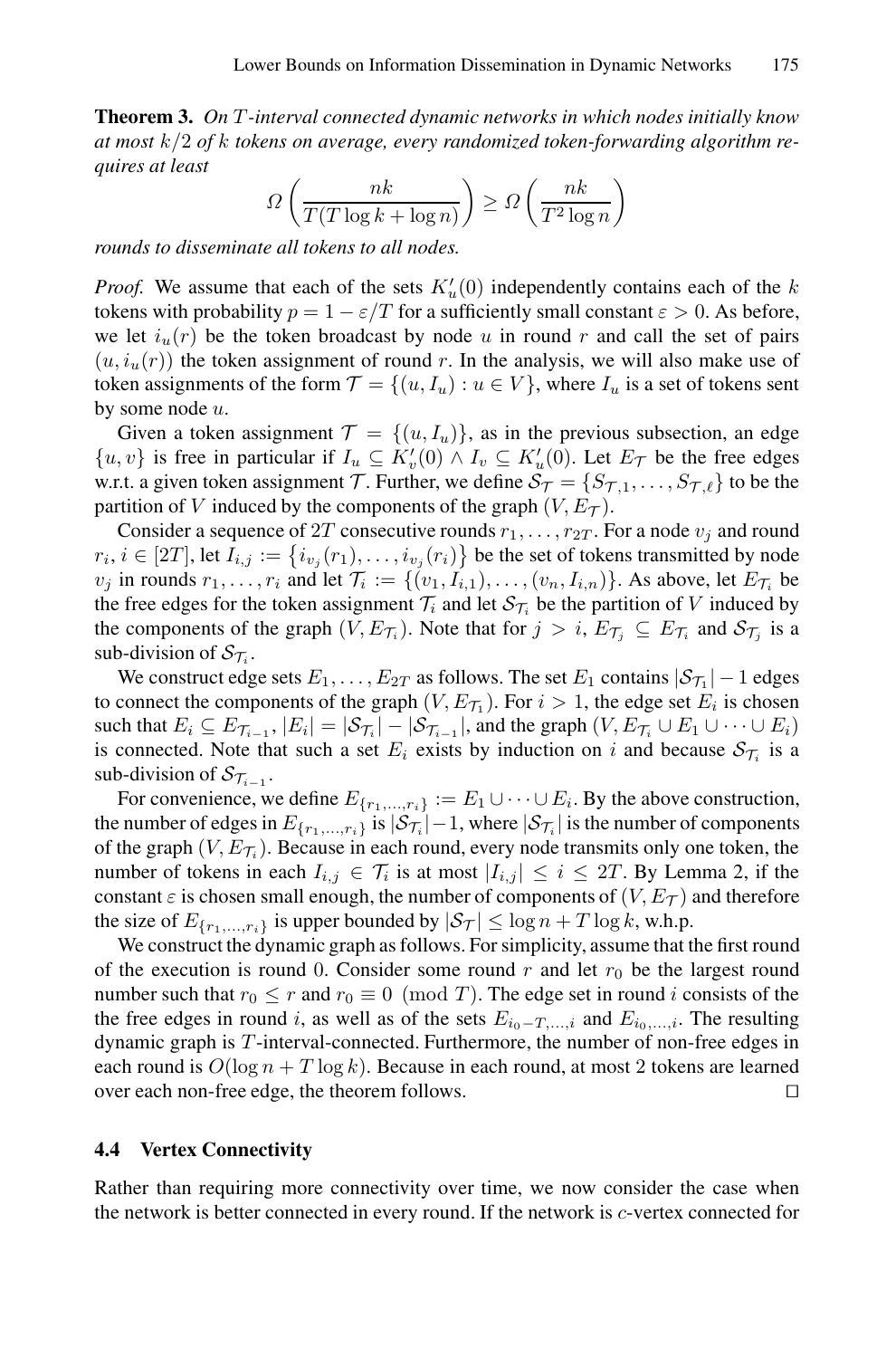<span id="page-10-1"></span><span id="page-10-0"></span>some  $c > 1$ , in every round, each set of nodes can potentially reach c other nodes (rather than just 1). In [\[16](#page-14-7)], it is shown that for the basic greedy token forwarding algorithm, one indeed gains a factor of  $\Theta(c)$  if the network is c-vertex connected in every round. We first need to state two general facts about vertex connected graphs and a basic result about weighted sums of Bernoulli random variables.

<span id="page-10-3"></span>**Proposition 1.** *If in a graph* G *there exists a vertex* v *with degree at least* c *such that*  $G - \{v\}$  *is c-vertex connected then* G *is also c-vertex connected.* 

By specializing a much more powerful result of [\[13\]](#page-14-17), we can characterize the minimum number of edges needed to augment a graph to be *c*-vertex connected.

**Lemma 3.** *For* c, any n-node graph  $G = (V, E)$  with minimum degree at least  $2c - 2$ *can be augmented by* n *edges to be* c*-vertex connected.*

**Lemma 4.** For some c let  $\ell_1, \ell_2, \ldots, \ell_{\tau}$  be positive integers with  $\ell = \sum_i \ell_i > c$ . Fur*thermore, let*  $X_1, X_2, \ldots, X_\tau$  *be i.i.d. Bernoulli variables with*  $\mathbb{P}[X_i = 1] = \mathbb{P}[X_i =$  $[0] = 1/2$  *for all i. For any integer*  $x > 1$  *it holds that:* 

$$
\mathbb{P}\left[\min\left\{|L| \ : \ L\subseteq[\tau]\wedge\sum_{i\in\{j|X_j=1\}\cup L}\ell_i\geq c\right\} > x\right] < 2^{-\Theta(\frac{x\ell}{c})}.
$$

*That is, the probability that* x *of the random variables need to be switched to one after a random assignment in order get*  $\sum_i X_i \ell_i \geq c$  *is at most*  $2^{-\Theta(\frac{x\ell}{c})}$ .

<span id="page-10-2"></span>To prove our lower bound for always  $c$ -connected graph, we initialize the  $K^\prime$ -sets as for always connected graphs, i.e., each token  $i$  is contained in every set  $K'_u(0)$  with constant probability p (we assume  $p = 1/2$  in the following). In each round, the adversary picks a c-connected graph with as few free edges as possible. Using Lemmas [1](#page-10-0) and [3,](#page-10-1) we will show that a graph with a small number of non-free edges can be constructed as follows. First, as long as we can, we pick vertices with at least  $c$  neighbors among the remaining nodes. We then show how to extend the resulting graph to a c-connected graph.

**Lemma 5.** With high probability (over the choices of the sets  $K'_u(0)$ ), for every to*ken assignment*  $(u, I_u(r))$ *, the largest set* S *for which no node*  $u \in S$  *has at least* c *neighbors in* S *is of size*  $O(c \log n)$ *.* 

*Proof.* Consider some round r with token assignment  $\{(u, i_u(r))\}$ . We need to show that for any set S of size  $s = \alpha c \log n$  for a sufficiently large constant  $\alpha$ , at least one node in S has at least c free neighbors in S (i.e., the largest degree of the graph induced by the free edges between nodes in  $S$  is at least  $c$ ).

We will use a union bound over all  $n<sup>s</sup>$  sets S and all  $k<sup>s</sup>$  possibilities for selecting the tokens sent by these nodes. We want to show that if the constant  $\alpha$  is chosen sufficiently large, for each of these  $2^{s \log nk}$  possibilities we have a success probability of at least  $1 - 2^{-2s \log nk}$ .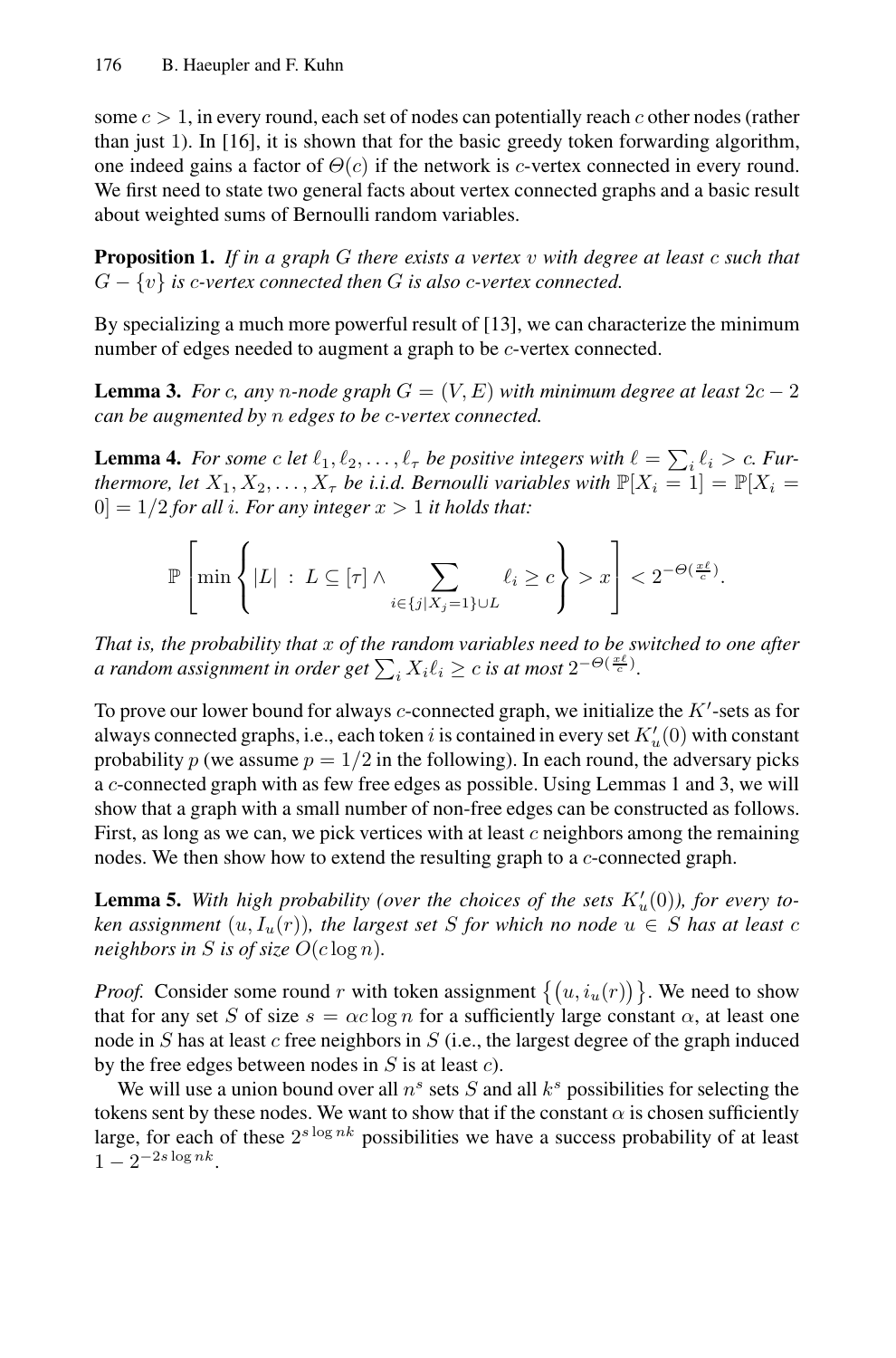We first partition the nodes in  $S$  according to the token sent out, i.e.,  $S_i$  is the subset of nodes sending out token i. Note that if for some j we have  $S_i > c$  we are done since all edges between nodes sending the same token are free. With this, let  $j^*$  be such that  $\sum_{i < j^*} |S_i| \ge s/3$  and  $\sum_{i > j^*} |S_i| \ge s/3$ . We now claim that for every  $j < j^*$ , with probability at most  $2^{-6|S_j| \log nk}$ , there does not exist a node in  $S_j$  that has at least c free edges to nodes in  $S' = \bigcup_{i>j^*} S_j$ . Note that the events that a node from  $S_j$  has at least c free edges to nodes in  $S^{\prime}$  are independent for different j as it only depends on which nodes u in S' have j in  $K'_u(0)$  and on the  $K'(0)$ -sets of the nodes in  $S_j$ . The claim that we have a node with degree c in S with probability at least  $1 - 2^{-2s \log nk}$  then follows from the definition of  $i^*$ .

Let us therefore consider a fixed value  $j$ . We first note that for a fixed  $j$  by standard Chernoff bounds with probability at least  $1 - 2^{-\Theta(s)}$ , there at least  $s/3 \cdot p/2 = s/12$ nodes in S' that have token j in their initial K'-set. For  $\alpha$  sufficiently large, this probability is at least  $1 - 2^{-7c \log nk} \ge 1 - 2^{-7|S_j| \log nk}$ . In the following, we assume that there are at least  $s/12$  nodes u in S' for which  $j \in K'_u(0)$ .

Let  $s_{i,i}$  for any  $i>j^*$  denote the number of nodes in  $S_i$  that have token j in the initial K'-set. The number of free edges to a node u in  $S_j$  is at least  $\sum_{i \geq j^*} X_{u,i} s_{i,j}$ , where the random variable  $X_{u,i}$  is 1 if node u initially has token i in  $K'_u(\vec{0})$  and 0 otherwise (i.e.,  $X_{u,i}$  is a Bernoulli variable with parameter 1/2). Note that since  $\sum_i s_j, i \ge s/12$ , the expected value of the number of free edges to a node u in  $S_i$  is at least  $s/24$ . By a Chernoff bound, the probability that the number of free edges from a node u in  $S_i$  does not deviate by more than a constant factor with probability  $1-2^{-\Theta(s/c)}$ . Note that  $s_{j,i} \leq$ c since  $|S_i| \leq c$ . For  $\alpha$  large enough this probability is at least  $1 - 2^{-7 \log nk}$ . Because the probability bound only depends on the choice of  $K'_u(0)$ , we have independence for different  $u \in S_i$ . Therefore, given that at least  $s/12$  nodes in S' have token j, the probability that no node in  $S_j$  has at least c neighbors in  $S'$  can be upper bounded as  $(1-2^{-7|S_j|\log nk})$ . Together with the bound on the probability that at least s/12 nodes in S' have token j in their  $K'(0)$  set, the claim of the lemma follows. □

Lemma [5](#page-10-2) by itself directly leads to a lower bound for token forwarding algorithms in always c-vertex connected graphs.

**Corollary 1.** *Suppose an always* c*-vertex connected dynamic network with* k *tokens in which nodes initially know at most a constant fraction of the tokens on average. Then, any centralized token-forwarding algorithm takes at least*  $\Omega\left(\frac{nk}{c^2\log n}\right)$  rounds to *disseminate all tokens to all nodes.*

*Proof.* By Lemma [5,](#page-10-2) we know that there exists  $K'(0)$ -sets such that for every token assignment after adding all free edges, the size of the largest induced subgraph with maximum degree less than c is  $O(c \log n)$ . By Lemma [1,](#page-10-0) it suffices to make the graph induced by these  $O(c \log n)$  nodes c-vertex connected to have a c-vertex connected graph on all  $n$  nodes. To achieve this, by Lemma [3,](#page-10-1) it suffices to increase all degrees to  $2c-2$  and add another  $O(c \log n)$  edges. Overall, the number of non-free edges we have to add for this is therefore upper bounded by  $O(c^2 \log n)$ . Hence, the potential function increases by at most  $O(c^2 \log n)$  per round and since we can choose the  $K'(0)$ -sets so that initially the potential is at most  $\lambda nk$  for a constant  $\lambda < 1$ , the bound follows.  $\Box$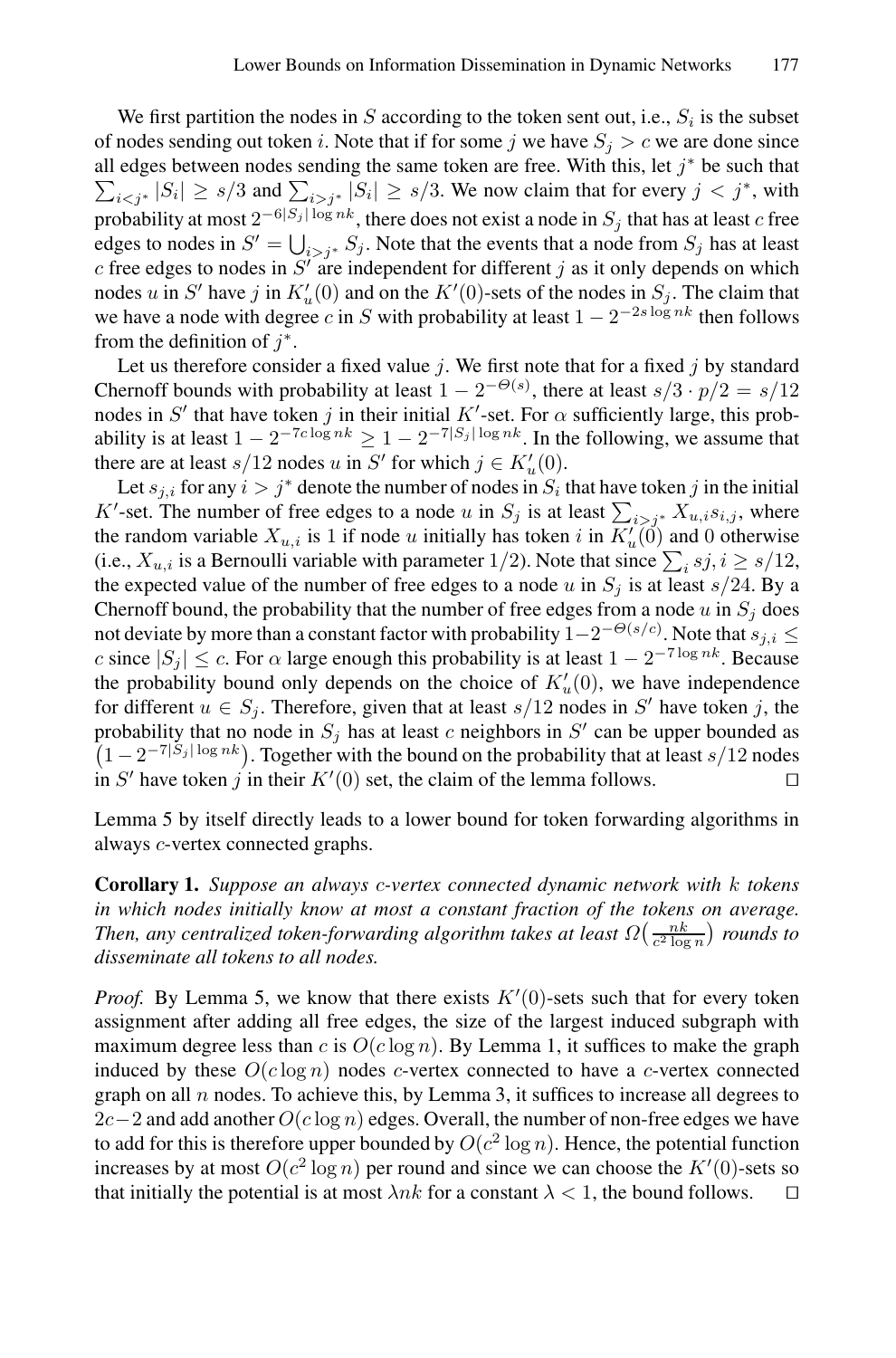As shown in the following, by using a more careful analysis, we can significantly improve this lower bound for  $c = \omega(\log n)$ . Note that the bound given by the following theorem is at most an  $O(\log^{3/2} n)$  factor away from the simple "greedy" upper bound.

**Theorem 4.** *Suppose an always* c*-vertex connected dynamic network with* k *tokens in which nodes initially know at most a constant fraction of the tokens on average.* Then, any centralized token-forwarding algorithm takes at least  $\varOmega\big(\frac{n k}{c\log^{3/2} n}\big)$  rounds to *disseminate all tokens to all nodes.*

*Proof.* We use the same construction as in Lemma [5](#page-10-2) to obtain a set S of size  $|S| = s$  $\alpha c \log n$  for a sufficiently large constant  $\alpha > 0$  such that S needs to be augmented to a  $c$ -connected graph. Note that we want the set to be of size  $s$  and therefore we do not assume that in the induced subgraph, every node has degree less than  $c$ . We improve upon Lemma [5](#page-10-2) by showing that it is possible to increase the potential function by adding a few more tokens to the  $K^{\prime}$ -sets, so that afterwards it is sufficient to add  $O(s)$  additional non-free edges to  $S$  to make the induced subgraph  $c$ -vertex connected. Hence, an important difference is that are not counting the number of edges that we need to add but the number of tokens we need to give away (i.e., add to the existing  $K'$ -sets).

We first argue that w.h.p., it is possible to raise the minimum degree of vertices in the induced subgraph of  $S$  to  $2c$  without increasing the potential function by too much. Then we invoke Lemma [3](#page-10-1) and get that at most  $O(s)$  more edges are then needed to make S induce a c-connected graph as desired.

We partition the nodes in  $S$  according to the token sent out in the same way as in the proof of Lemma [5,](#page-10-2) i.e.,  $S_i$  is the subset of nodes sending out token i. Let us first assume that no set  $S_i$  contains more than  $s/3$  nodes. We can then divide the sets of the partition into two parts with at least  $s/3$  nodes each. To argue about the sets, we rename the tokens sent out by nodes in S as  $1, 2, \ldots$  so that we can find a token  $j^*$  for which  $\sum_{j=1}^{j^*} |S_j| \ge s/3$  and  $\sum_{j > j^*} |S_j| \ge s/3$ . We call the sets  $S_j$  for  $j \le j^*$  the left side of S and the sets  $S_j$  for  $j>j^*$  the right side of S. If there is a set  $S_i$  with  $|S_i| > s/3$ , we define  $S_i$  to be the right side and all other sets  $S_j$  to be the left side of S. We will show that we can increase the potential function by at most  $O(s\sqrt{\log n}) = O(c\log^{3/2} n)$ such that all the nodes on the left side have at least 2c neighbors on the right side. If all sets  $S_i$  are of size at most  $s/3$ , increasing the degrees of the nodes on the right side is then done symmetrically. If the right side consists of a single set  $S_i$  of size at least  $s/3$ , for  $\alpha$  large enough we have  $s/3 \geq 2c + 1$  and therefore nodes on the right side already have degree at least 2c by just using free edges.

We start out by adding some tokens to the sets  $K'_u$  for nodes u on the right side such that for every token  $j \leq j^*$  on the left side, there are at least  $s/\sqrt{\log n}$  nodes u on the right side for which  $j \in K'_u$ . Let us consider some fixed token  $j \leq j^*$  from the left side. Because every node u on the right side has  $j \in K'_u(0)$  with probability  $1/2$ , with probability at least  $1 - 2^{-\Theta(s)}$ , at least  $s/\sqrt{\log n}$  nodes u on the right side have  $j \in K'_u(0)$ . For such a token j, we do not need to do anything. Note that the events that  $j \in K'_u(0)$  are independent for different j on the left side. Therefore, for a sufficiently large constant  $\beta$  and a fixed collection of  $\beta \log n$  tokens j sent by nodes on the left side, the probability that none of these tokens is in at least  $s/\sqrt{\log n}$  sets  $K'_u(0)$  for u on the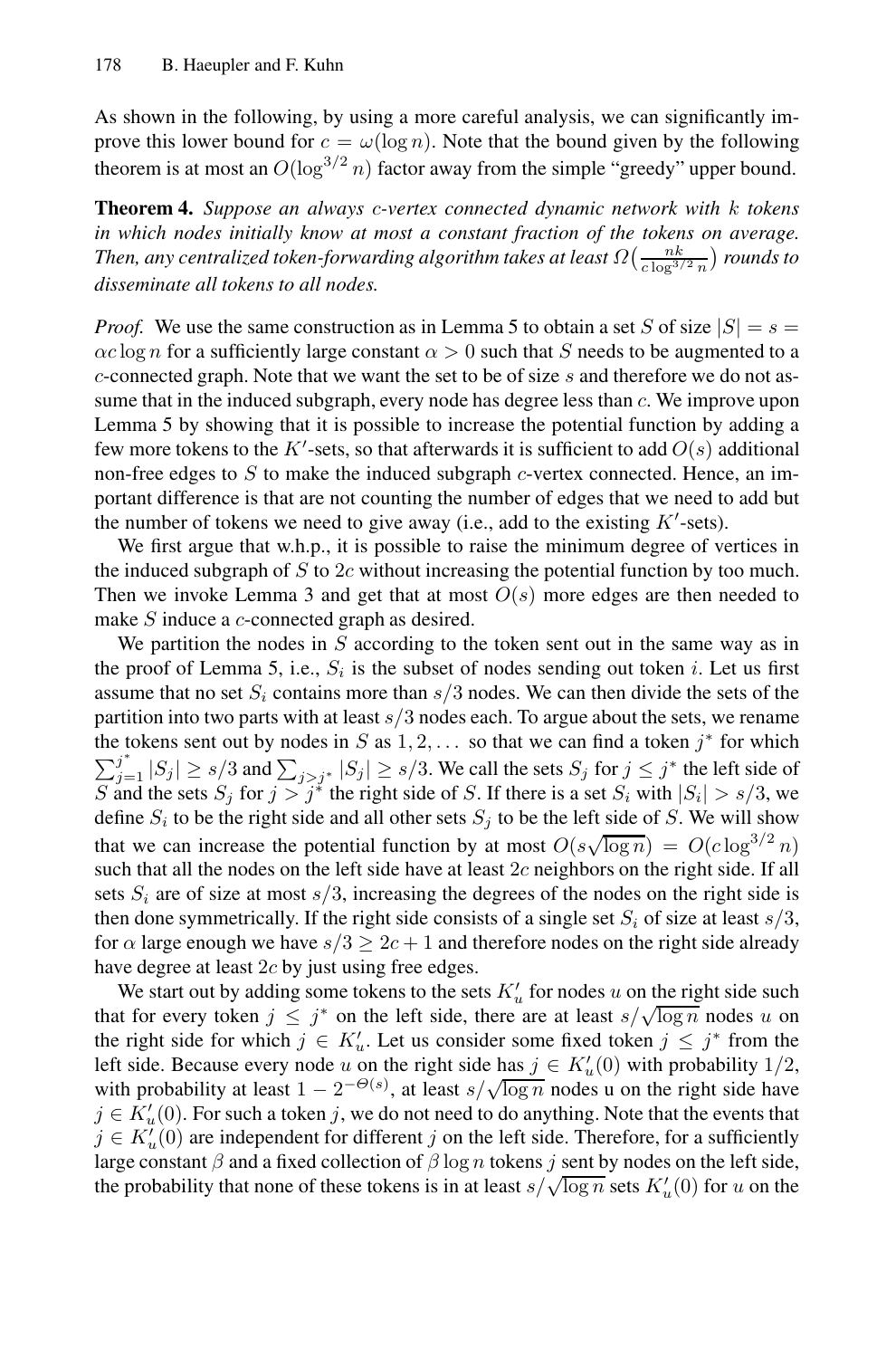right side is at most  $2^{-\gamma s \log n}$  for a given constant  $\gamma > 0$ . As there are at most s tokens sent by nodes on the left side, the number of collections of  $\beta \log n$  tokens is at most

$$
\binom{s}{\beta \log n} \le \left(\frac{es}{\beta \log n}\right)^{\beta \log n} = \left(\frac{e\alpha c}{\beta}\right)^{\beta \log n} = 2^{\Theta(\log c \log n)},
$$

which is less than  $2^{s \log n}$  for sufficiently large  $\alpha$ . Hence, with probability at least 1 −  $2^{-(\gamma-1)s \log n}$ , for at most  $\beta \log n$  tokens j on the left side there are less than  $s/\sqrt{\log n}$ nodes u on the right that have  $j \in K'_u(0)$ . For these  $O(\log n)$  tokens j, we add to j to  $K'_u$  for at most  $s/\sqrt{\log n}$  nodes u on the right side, such that afterwards, for every token j sent by a node on the left side, there are at least  $s/\sqrt{\log n}$  nodes u on the right for which  $j \in K'_u$ . Note that this increases the potential function by at most  $O(s\sqrt{\log n}) = O(c\log^{3/2} n).$ 

We next show that by adding another  $O(c \log^{3/2} n)$  tokens to the K'-sets of the nodes on the left side, we manage to get that every node  $u$  on the left side has at least  $2c$  free neighbors on the right side. For a token  $j \leq j^*$  sent by some node on the left side and a token  $i>j^*$  sent by some node on the right side, let  $s_{i,j}$  be the number of nodes  $u \in S_i$ for which  $j \in K'_u$ . Note that if token i is in  $K'_v$  for some  $v \in S_j$ , v has  $s_{i,j}$  neighbors in  $S_i$ .

Using the augmentation of the  $K'_u$ -sets for nodes on the right, we have that for every  $j \leq j^*, \sum_{i>j^*} s_{i,j} \geq s/\sqrt{\log n}$ . For every  $i > j^*$ , with probability 1/2, we have  $i \in K'_v(0)$ . In addition, we add tokens additional *i* to  $K'_v$  for which  $i \notin K'_v(0)$  such that in the end,  $\sum_{i>j^*, i \in K'_v} s_{i,j} \ge 2c$ . By Lemma [4,](#page-10-3) the probability that we need to add  $\geq x$  tokens is upper bounded by  $2^{-\Theta\left(xs/(c\sqrt{\log n})\right)} = 2^{-\Theta\left(x\sqrt{\log n}\right)}$ . As the number of tokens we need to add to  $K'_v$  is independent for different v, in total we need to add at most  $O(\frac{s \log n}{\sqrt{\log n}}) = O(c \log^{3/2} n)$  tokens with probability at least  $1 - 2^{-(\gamma - 1)s \log n}$ . Note that this is still true after a union bound over all the possible ways to distributed the  $O(c \log^{3/2} n)$  tokens among the  $\leq s$  nodes. Using Lemma [3,](#page-10-1) we then have to add at most  $O(s) = O(c \log n)$  additional non-free edges to make the graph induced by S c-vertex connected.

There are at most  $n^s = 2^{s \log n}$  ways to choose the set S and  $k^s = 2^{O(s \log n)}$  ways to assign tokens to the nodes in  $S$ . Hence, if we choose  $\gamma$  sufficiently large, the probability that we need to increase the potential by at most  $O(c\log^{3/2} n)$  for all sets  $S$  and all token assignments is positive. The theorem now follows as in the previous lower bounds (e.g., as in the proof of Theorem [1\)](#page-6-2).  $\Box$ 

<span id="page-13-0"></span>**Acknowledgments.** We would like to thank Chinmoy Dutta, Gopal Pandurangan, Rajmohan Rajaraman, and Zhifeng Sun for helpful discussions and for sharing their work at an early stage.

## **References**

1. Anta, A.F., Milani, A., Mosteiro, M.A., Zaks, S.: Opportunistic Information Dissemination in Mobile Ad-hoc Networks: The Profit of Global Synchrony. In: Lynch, N.A., Shvartsman, A.A. (eds.) DISC 2010. LNCS, vol. 6343, pp. 374–388. Springer, Heidelberg (2010)